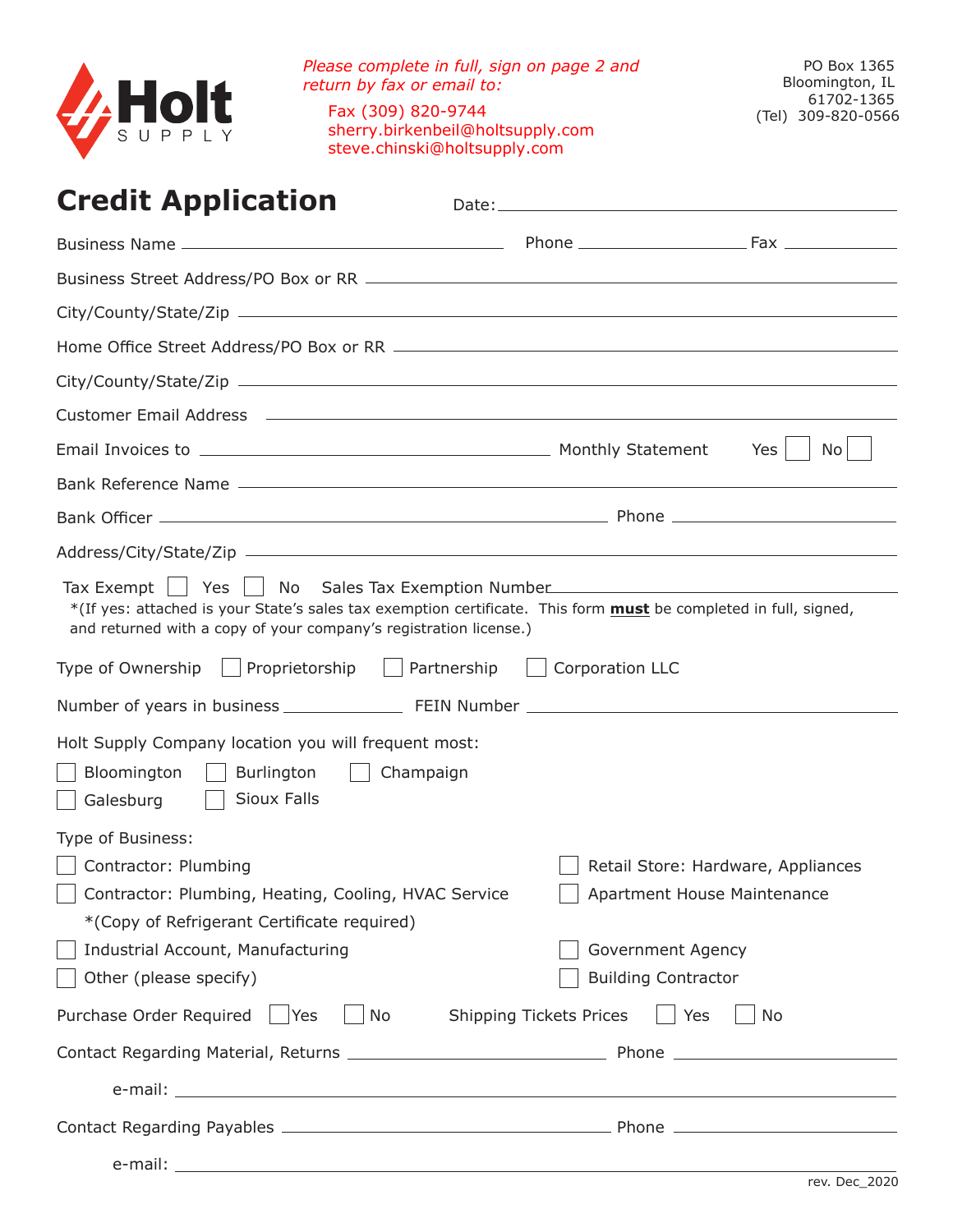### **Principal Suppliers with whom you have established credit**

### **Principal Owner(s); Partners or Officers**

| Name | SS# | <b>Title</b> |
|------|-----|--------------|
| Name | SS# | Title        |
| Name | SS# | Title        |

All Purchases become due and payable on the 15th of the month following the invoice date or on specific terms designated on the invoice. Any invoice not paid within the terms will be considered past due. Purchaser agrees to pay a service charge of 2% per month (24% annually) on all balances past due. The undersigned personally guarantees all obligations to your company or companies extended as a result of this application for credit and it is hereby agreed, that if such account is placed in the hands of an attorney or is collected by suit, or through probate proceedings, promises to pay the principal and interest then due plus reasonable attorney's fees and collection fees together with all costs of court.

| Signed (individually) _ |                       |  |  |  |  |  |  |
|-------------------------|-----------------------|--|--|--|--|--|--|
|                         | Signed (individually) |  |  |  |  |  |  |

### **Certificate of Resale**

The undersigned hereby certifies that all tangible personal property hereafter purchased by him is for purposes of resale, and assumes liability for payment of Retailers' Occupation Tax with respect to receipts from the resale of this property to users or consumers. This certificate shall be considered a part of each order which we shall give, unless such order otherwise specifies.

Firm Name Latter and the state of the state of the state of the Date Date of the State of the State of the State of the State of the State of the State of the State of the State of the State of the State of the State of th

6LJQDWXUHRI3XUFKDVHU\$XWKRUL]HG\$JHQW

0193-8096

Certificate of Registration Holt Supply Number

Certificate of Registration Number of Purchaser

| <b>OFFICE USE ONLY</b>                       |  |  |  |  |  |  |  |
|----------------------------------------------|--|--|--|--|--|--|--|
| HSC Location Submitting App 1 2 3 5 7 8 9 10 |  |  |  |  |  |  |  |
| Salesman Code                                |  |  |  |  |  |  |  |

 $SPS # \_$ 

Holt Supply Contact

rev. Dec\_2020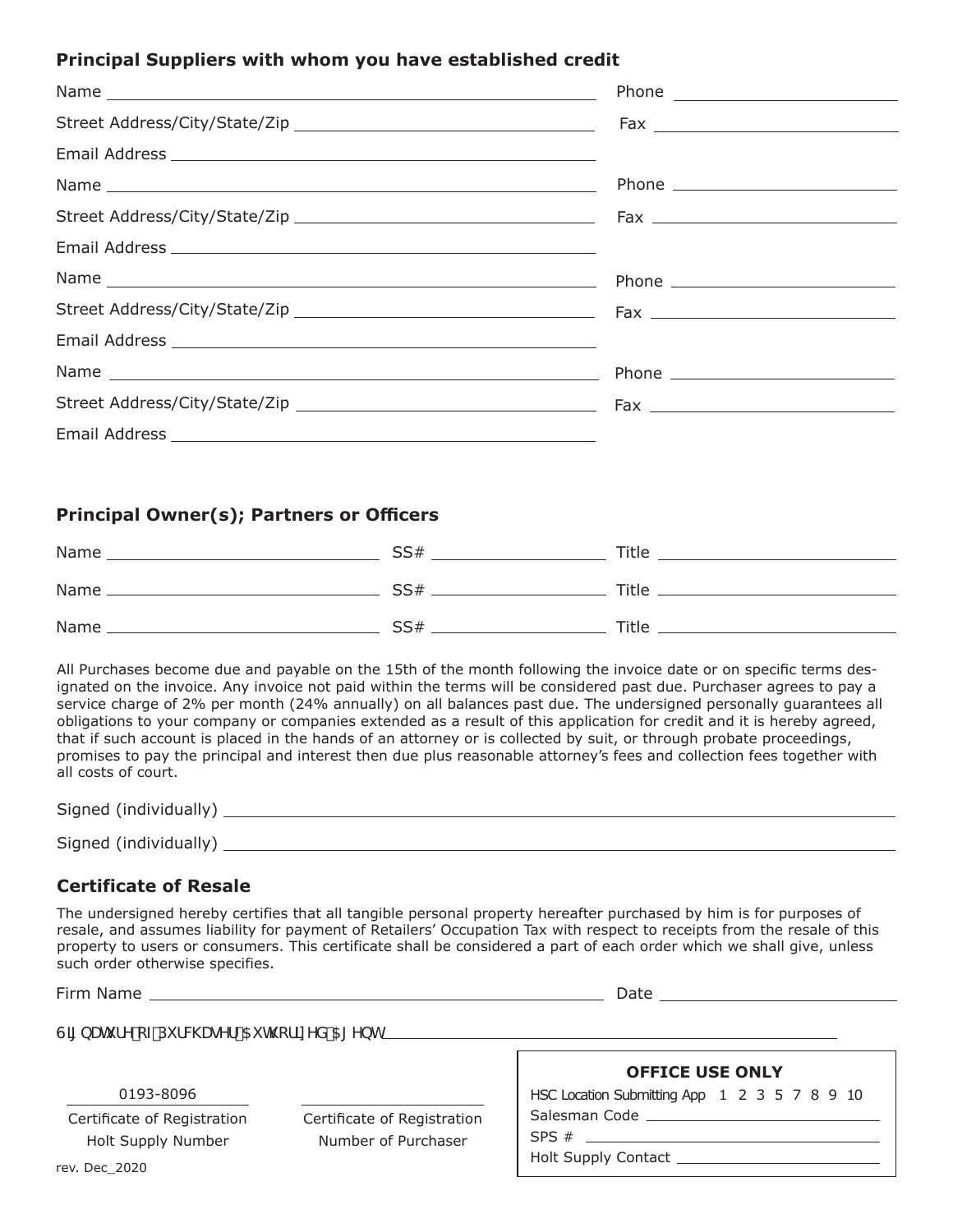# **CRT-61 Certificate of Resale**

|      | Step 1: Identify the seller                                                                                                                                                                                                                                      |                                                                                                                                                                                                                                                                                                                                                                                                                                                                                                        |                                                               | Step 3: Describe the property                                                                                                                                                  |      |  |  |
|------|------------------------------------------------------------------------------------------------------------------------------------------------------------------------------------------------------------------------------------------------------------------|--------------------------------------------------------------------------------------------------------------------------------------------------------------------------------------------------------------------------------------------------------------------------------------------------------------------------------------------------------------------------------------------------------------------------------------------------------------------------------------------------------|---------------------------------------------------------------|--------------------------------------------------------------------------------------------------------------------------------------------------------------------------------|------|--|--|
|      |                                                                                                                                                                                                                                                                  |                                                                                                                                                                                                                                                                                                                                                                                                                                                                                                        | 6 Describe the property that is being purchased for resale or |                                                                                                                                                                                |      |  |  |
|      |                                                                                                                                                                                                                                                                  |                                                                                                                                                                                                                                                                                                                                                                                                                                                                                                        | list the invoice number and the date of purchase.             |                                                                                                                                                                                |      |  |  |
| City | State                                                                                                                                                                                                                                                            | Zip                                                                                                                                                                                                                                                                                                                                                                                                                                                                                                    |                                                               |                                                                                                                                                                                |      |  |  |
|      | Step 2: Identify the purchaser<br>3 Name and the state of the state of the state of the state of the state of the state of the state of the state of the state of the state of the state of the state of the state of the state of the state of the state of the |                                                                                                                                                                                                                                                                                                                                                                                                                                                                                                        |                                                               | Step 4: Complete for blanket certificates                                                                                                                                      |      |  |  |
|      |                                                                                                                                                                                                                                                                  |                                                                                                                                                                                                                                                                                                                                                                                                                                                                                                        |                                                               | 7 Complete the information below. Check only one box.                                                                                                                          |      |  |  |
|      |                                                                                                                                                                                                                                                                  |                                                                                                                                                                                                                                                                                                                                                                                                                                                                                                        |                                                               | I am the identified purchaser, and I certify that all of the purchases that I make from this seller are for resale.                                                            |      |  |  |
| City | State<br>5 Complete the information below. Check only one box.<br>The purchaser is registered as a retailer with the Illinois                                                                                                                                    | Zip                                                                                                                                                                                                                                                                                                                                                                                                                                                                                                    |                                                               | I am the identified purchaser, and I certify that the following<br>percentage, ______ %, of all of the purchases that I make<br>from this seller are for resale.               |      |  |  |
|      | Department of Revenue.                                                                                                                                                                                                                                           | $\frac{1}{1-\alpha} \frac{1}{1-\alpha} \frac{1}{1-\alpha} \frac{1}{1-\alpha} \frac{1}{1-\alpha} \frac{1}{1-\alpha} \frac{1}{1-\alpha} \frac{1}{1-\alpha} \frac{1}{1-\alpha} \frac{1}{1-\alpha} \frac{1}{1-\alpha} \frac{1}{1-\alpha} \frac{1}{1-\alpha} \frac{1}{1-\alpha} \frac{1}{1-\alpha} \frac{1}{1-\alpha} \frac{1}{1-\alpha} \frac{1}{1-\alpha} \frac{1}{1-\alpha} \frac{1}{1-\alpha} \frac{1}{1-\alpha} \frac{1}{1-\alpha} \frac{1}{1-\alpha} \frac{1}{1-\alpha} \frac{1$<br>Account ID number |                                                               | Step 5: Purchaser's signature<br>I certify that I am purchasing the property described in Step 3                                                                               |      |  |  |
|      | The purchaser is registered as a reseller with the Illinois                                                                                                                                                                                                      |                                                                                                                                                                                                                                                                                                                                                                                                                                                                                                        |                                                               | from the stated seller for the purpose of resale.                                                                                                                              |      |  |  |
|      | The purchaser is authorized to do business out-of-state and<br>will resell and deliver property only to purchasers located<br>outside the state of Illinois. See Line 5 instructions.                                                                            |                                                                                                                                                                                                                                                                                                                                                                                                                                                                                                        | Purchaser's signature                                         |                                                                                                                                                                                | Date |  |  |
|      | Note: It is the seller's responsibility to verify that the<br>purchaser's <b>Illinois</b> account ID or <b>Illinois</b> resale number is<br>valid and active. You can confirm this by visiting our web site                                                      |                                                                                                                                                                                                                                                                                                                                                                                                                                                                                                        |                                                               | When is a blanket certificate of resale used?<br>The purchaser may provide a blanket certificate of resale to<br>any seller from whom all purchases made are sales for resale. |      |  |  |

valid and active. You can confirm this by visiting our web site **at tax.illinois.gov and using the Verify a Registered Business tool.**

# **General information**

### **When is a Certificate of Resale required?**

Generally, a Certificate of Resale is required for proof that no tax is due on any sale that is made tax-free as a sale for resale. The purchaser, at the seller's request, must provide the information that is needed to complete this certificate.

#### **Who keeps the Certificate of Resale?**

The seller must keep the certificate. We may request it as proof that no tax was due on the sale of the specified property. **Do not** mail the certificate to us.

#### **Can other forms be used?**

Yes. You can use other forms or statements in place of this certificate but whatever you use as proof that a sale was made for resale must contain

- the seller's name and address;
- the purchaser's name and address;
- a description of the property being purchased;  $\bullet$
- a statement that the property is being purchased for resale;  $\bullet$
- the purchaser's signature and date of signing; and
- either an Illinois account ID number, an Illinois resale number,  $\bullet$ or a certification of resale to an out-of-state purchaser.

**Note:** A purchase order signed by the purchaser may be used as a Certificate of Resale if it contains all of the above required information.

any seller from whom all purchases made are sales for resale. A blanket certificate can also specify that a percentage of the purchases made from the identified seller will be for resale. In either instance, blanket certificates should be kept up-to-date. If a specified percentage changes, a new certificate should be provided. Otherwise, all certificates should be updated at least every three years.

# **Specific instructions**

## **Step 1: Identify the seller**

**Lines 1 and 2** Write the seller's name and mailing address.

## **Step 2: Identify the purchaser**

**Lines 3 and 4** Write the purchaser's name and mailing address.

**Line 5** Check the statement that applies to the purchaser's business, and provide any additional requested information. **Note:** A statement by the purchaser that property will be sold for resale will not be accepted by the department without supporting evidence (e.g., proof of out-of-state registration).

# **Step 3: Describe the property**

**Line 6** On the lines provided, briefly describe the tangible personal property that was purchased for resale or list the invoice number and date of purchase.

# **Step 4: Complete for blanket certificates**

**Line 7** The purchaser must check the statement that applies, and provide any additional requested information.

## **Step 5: Purchaser's signature**

The purchaser must sign and date the form.

CRT-61 (R-12/10) IL-492-3850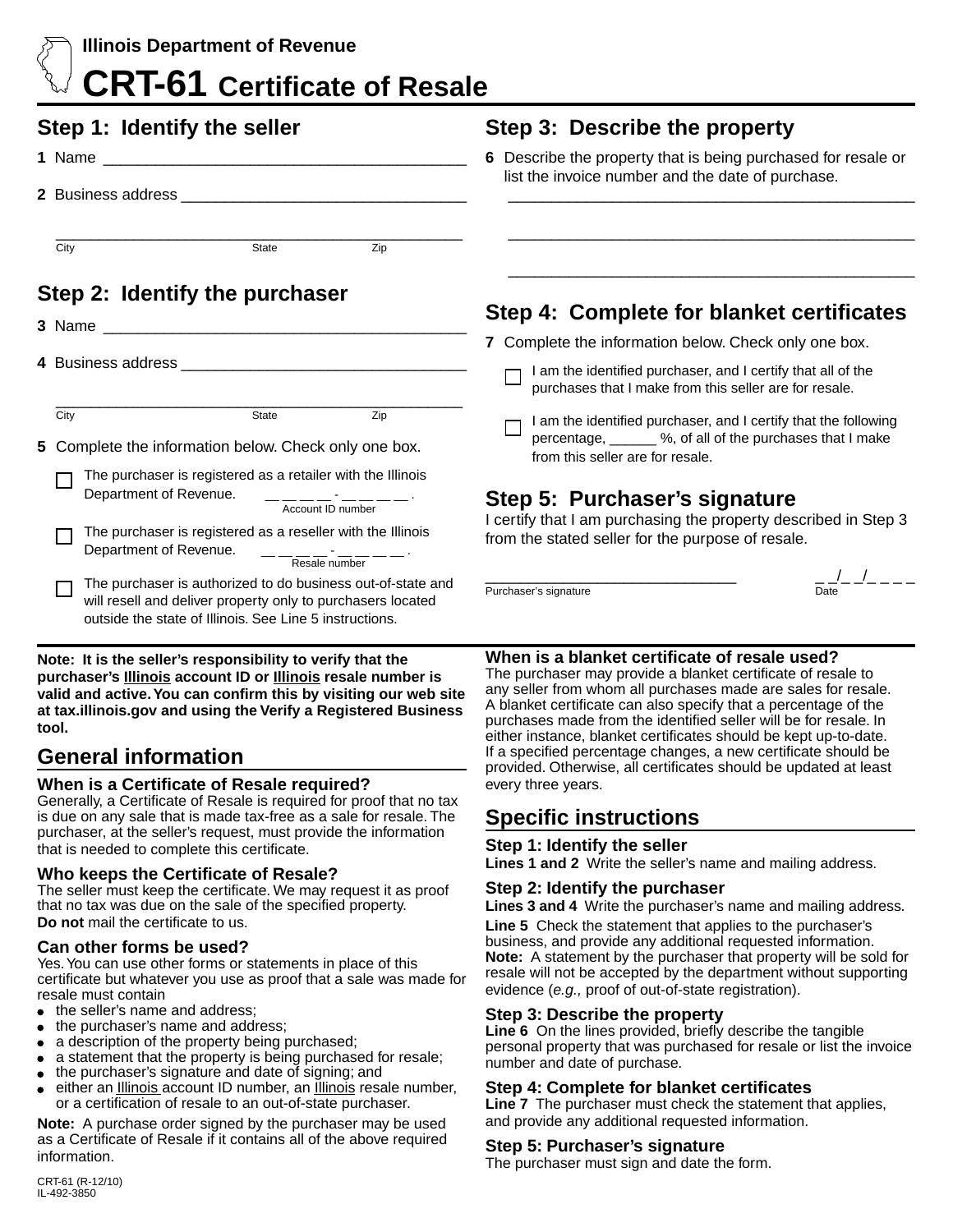

| Step 1: Identify the seller                                            |                                      |     |                                                                                                                                                                                                                                                                                                                                                                                                                                                               |                                                                                                                                      |
|------------------------------------------------------------------------|--------------------------------------|-----|---------------------------------------------------------------------------------------------------------------------------------------------------------------------------------------------------------------------------------------------------------------------------------------------------------------------------------------------------------------------------------------------------------------------------------------------------------------|--------------------------------------------------------------------------------------------------------------------------------------|
| The seller must keep this certificate.                                 |                                      |     |                                                                                                                                                                                                                                                                                                                                                                                                                                                               |                                                                                                                                      |
| Name                                                                   |                                      |     | Address Number and street                                                                                                                                                                                                                                                                                                                                                                                                                                     |                                                                                                                                      |
|                                                                        |                                      |     | City                                                                                                                                                                                                                                                                                                                                                                                                                                                          | <b>State</b><br>ZIP                                                                                                                  |
| Step 2: Identify the purchaser (lessor)                                |                                      |     |                                                                                                                                                                                                                                                                                                                                                                                                                                                               |                                                                                                                                      |
|                                                                        |                                      |     |                                                                                                                                                                                                                                                                                                                                                                                                                                                               |                                                                                                                                      |
| Address<br>Number and street<br>Number and street                      |                                      |     | Date of purchase $\frac{1}{\sqrt{M\text{orth}}}$ $\frac{1}{\sqrt{B\text{ay}}}$ $\frac{1}{\sqrt{B\text{ear}}}$ $\frac{1}{\sqrt{B\text{ear}}}$                                                                                                                                                                                                                                                                                                                  |                                                                                                                                      |
|                                                                        |                                      |     |                                                                                                                                                                                                                                                                                                                                                                                                                                                               | Write the purchaser's Illinois account ID number, FEIN or SSN.                                                                       |
| City                                                                   | State                                | ZIP |                                                                                                                                                                                                                                                                                                                                                                                                                                                               |                                                                                                                                      |
| Step 3: Identify the lessee                                            |                                      |     |                                                                                                                                                                                                                                                                                                                                                                                                                                                               |                                                                                                                                      |
|                                                                        |                                      |     | Address<br>Number and street                                                                                                                                                                                                                                                                                                                                                                                                                                  |                                                                                                                                      |
|                                                                        |                                      |     |                                                                                                                                                                                                                                                                                                                                                                                                                                                               |                                                                                                                                      |
|                                                                        |                                      |     | City<br>Step 4: Identify the equipment <sup>*</sup> you are purchasing (or leasing)                                                                                                                                                                                                                                                                                                                                                                           | State<br>ZIP                                                                                                                         |
| * Equipment includes machinery and repair/replacement parts            |                                      |     |                                                                                                                                                                                                                                                                                                                                                                                                                                                               |                                                                                                                                      |
|                                                                        |                                      |     | Step 5: Identify how you will use this equipment. Check the appropriate box. See instructions.                                                                                                                                                                                                                                                                                                                                                                |                                                                                                                                      |
| I state that this equipment will be used                               |                                      |     |                                                                                                                                                                                                                                                                                                                                                                                                                                                               |                                                                                                                                      |
|                                                                        | primarily in production agriculture. |     | primarily in the manufacturing or assembling of tangible personal property for wholesale or retail sale or lease.<br>primarily for coal and aggregate exploration and related mining, off-highway hauling, processing, maintenance, and<br>reclamation, but excluding motor vehicles required to be registered under the Illinois Vehicle Code.                                                                                                               |                                                                                                                                      |
| Step 6: Blanket Certificate Check the appropriate box in each section. |                                      |     |                                                                                                                                                                                                                                                                                                                                                                                                                                                               |                                                                                                                                      |
| I am the identified purchaser, and I certify that                      |                                      |     |                                                                                                                                                                                                                                                                                                                                                                                                                                                               |                                                                                                                                      |
| aggregate mining exemption.                                            | production agriculture exemption.    |     | all of the purchases that I make from this seller are eligible for the production agriculture exemption.<br>the following percentage, ______ %, of all of the purchases that I make from this seller are eligible for the<br>all of the purchases that I make from this seller are eligible for the coal and aggregate mining exemption.<br>the following percentage, 5, 0.05 all of the purchases that I make from this seller are eligible for the coal and |                                                                                                                                      |
| Step 7:<br><b>Sign below</b>                                           |                                      |     |                                                                                                                                                                                                                                                                                                                                                                                                                                                               |                                                                                                                                      |
| complete.                                                              |                                      |     |                                                                                                                                                                                                                                                                                                                                                                                                                                                               | Under penalties of perjury, I state that I have examined this certificate and, to the best of my knowledge, it is true, correct, and |

Purchaser's signature

You may photocopy this form or you may obtain additional forms by visiting our website at **tax.illinois.gov**.

ST-587 (R-09/14)

This form is authorized as outlined under the tax or fee Act imposing the tax or fee for which this form is filed. Disclosure of this information is required.<br>Failure to provide information may result in this form not bein





\_\_\_\_\_\_\_\_\_\_\_\_\_\_\_\_\_\_\_\_\_\_\_\_\_\_\_\_\_\_\_\_\_\_\_\_\_\_\_\_\_\_\_\_\_\_\_\_\_\_\_\_\_\_\_\_\_\_\_\_\_\_\_\_\_\_\_\_\_\_\_\_\_\_\_\_\_\_\_\_\_\_\_\_\_\_\_ \_\_ \_\_/\_\_ \_\_/\_\_ \_\_ \_\_ \_\_